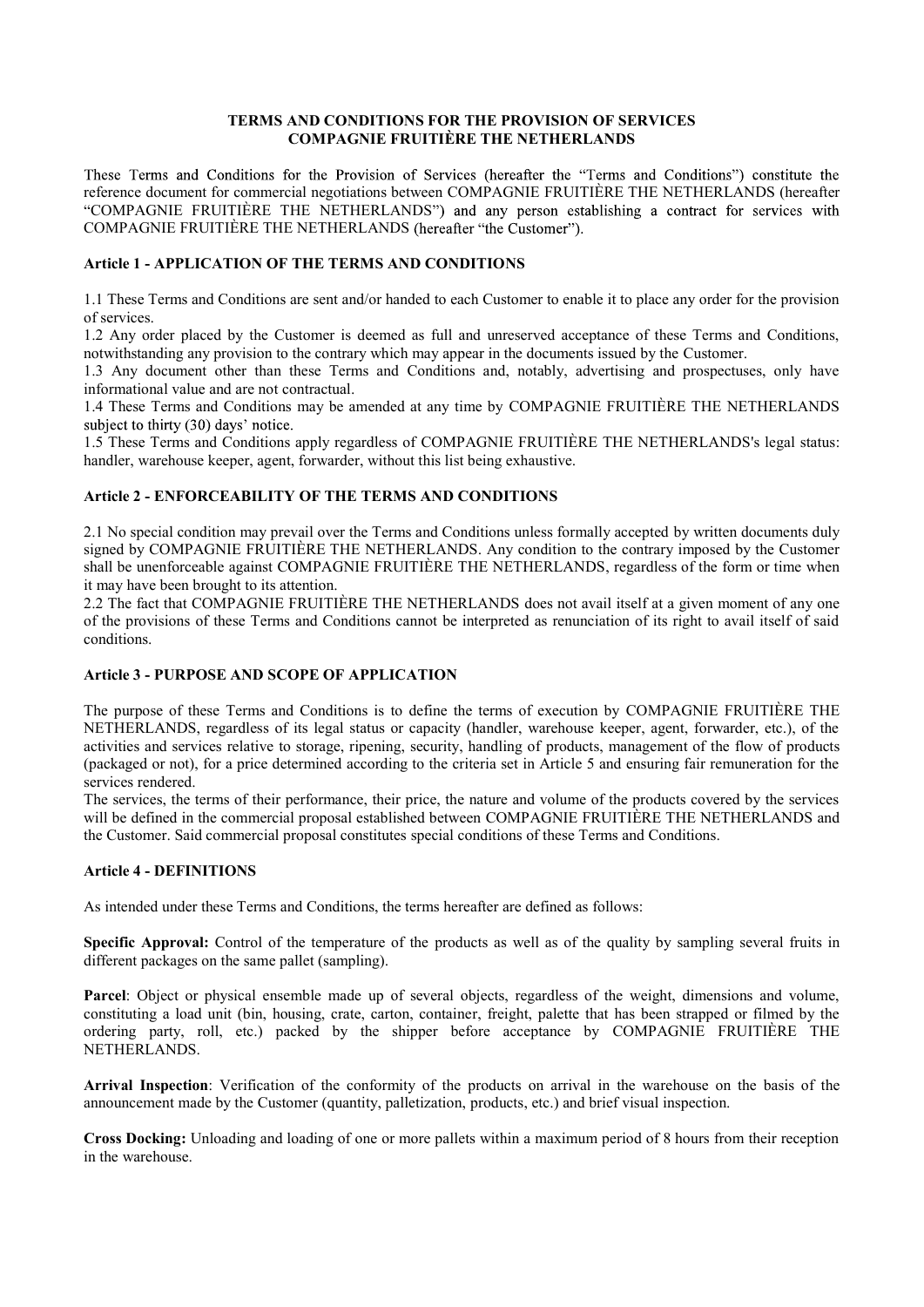Warehousing: Placing products in a warehouse at controlled temperature or ambient temperature according to the instructions given by the Customer.

Labelling/Placement of stickers: Manual labelling of packages.

Destruction costs (disposal): Costs relative to the destruction of products unfit for consumption.

Administrative Management: All the administrative tasks necessary from arrival of the pallets until their departure (recording of the lot arrival in IT system, daily management of stocks, printing and transmission of delivery slips, etc.).

Bonded warehousing: Declaration of arrival of containers to the customs services. This service may be provided by a subcontractor at the request of COMPAGNIE FRUITIÈRE THE NETHERLANDS.

Ripening: Set of operations aimed at transforming green fruit into ripe fruit in accordance with COMPAGNIE FRUITIÈRE THE NETHERLANDS specifications and according to customer requirements.

Picking: Parcels handled for mixed pallets. Each parcel will be the subject of a preparation slip sent by the Customer to COMPAGNIE FRUITIÈRE THE NETHERLANDS.

Pre-packing: Modification of the packaging of stored products (placement in net bags, girsac, tray, platter...).

Reefer socket: Socket allowing the refrigerated container to be powered without the trailer.

Repalletization: Pallets completely redone and identically following a breakage problem or due to a change in the pallet format.

Sorting: Checking the sanitary condition of the products one by one, discarding non-conforming items, wiping off conforming items, reorganizing identical packages and pallets.

#### Article 5 - PRICE OF THE SERVICES

5.1 The price of the services is determined in consideration of the product, the volume of products concerned, the place of performance of the services, the duration of the contract, the service provided, the category of Customer and any other criteria related to the services that could be relevant. It is mutually agreed between the Customer and COMPAGNIE FRUITIÈRE THE NETHERLANDS before the services are provided.

5.2 The exhaustive list of services offered will be the subject of a commercial proposal issued by COMPAGNIE FRUITIÈRE THE NETHERLANDS and included in the special conditions.

5.3 Acceptance of the commercial proposal by the Customer will be formalized by the return of the commercial proposal signed by the legal representative of the Customer with the company stamp, as well as all the documents necessary for creation of the Customer account (information form, Chambers of Commerce business register extract dating back less than three months, VAT number, a sheet of letterhead). A contract is conclude by countersigning by COMPAGNIE FRUITIÈRE THE NETHERLANDS of the signed commercial proposal. COMPAGNIE FRUITIÈRE THE NETHERLANDS.

No cancellation of the service by the Customer can be taken into consideration unless notification is provided at the latest 48 hours before the scheduled start date for the services and after COMPAGNIE FRUITIÈRE THE NETHERLANDS's express agreement. If COMPAGNIE FRUITIÈRE THE NETHERLANDS does not agree, the price of the service remains due and is payable under the conditions defined herein.

5.4 Depending on the service quoted, if one or more of its basic elements were to be modified after the quote was submitted due to significant variations in COMPAGNIE FRUITIÈRE THE NETHERLANDS charges for reasons external to the latter, in a manner enforceable against the latter, and with proof provided by it, the prices given in the quote would be modified by the same price and under the same conditions. The same would be true in case of an unforeseen event of any kind resulting, due to reasons external to COMPAGNIE FRUITIÈRE THE NETHERLANDS and leading, notably, in the modification of one of the elements of the service.

5.5 The prices do not include the duties, taxes, fees and imposts due in application of any regulation (such as customs duties, import taxes, etc.).

#### Article 6 - PAYMENT TERMS

6.1 Definition of payment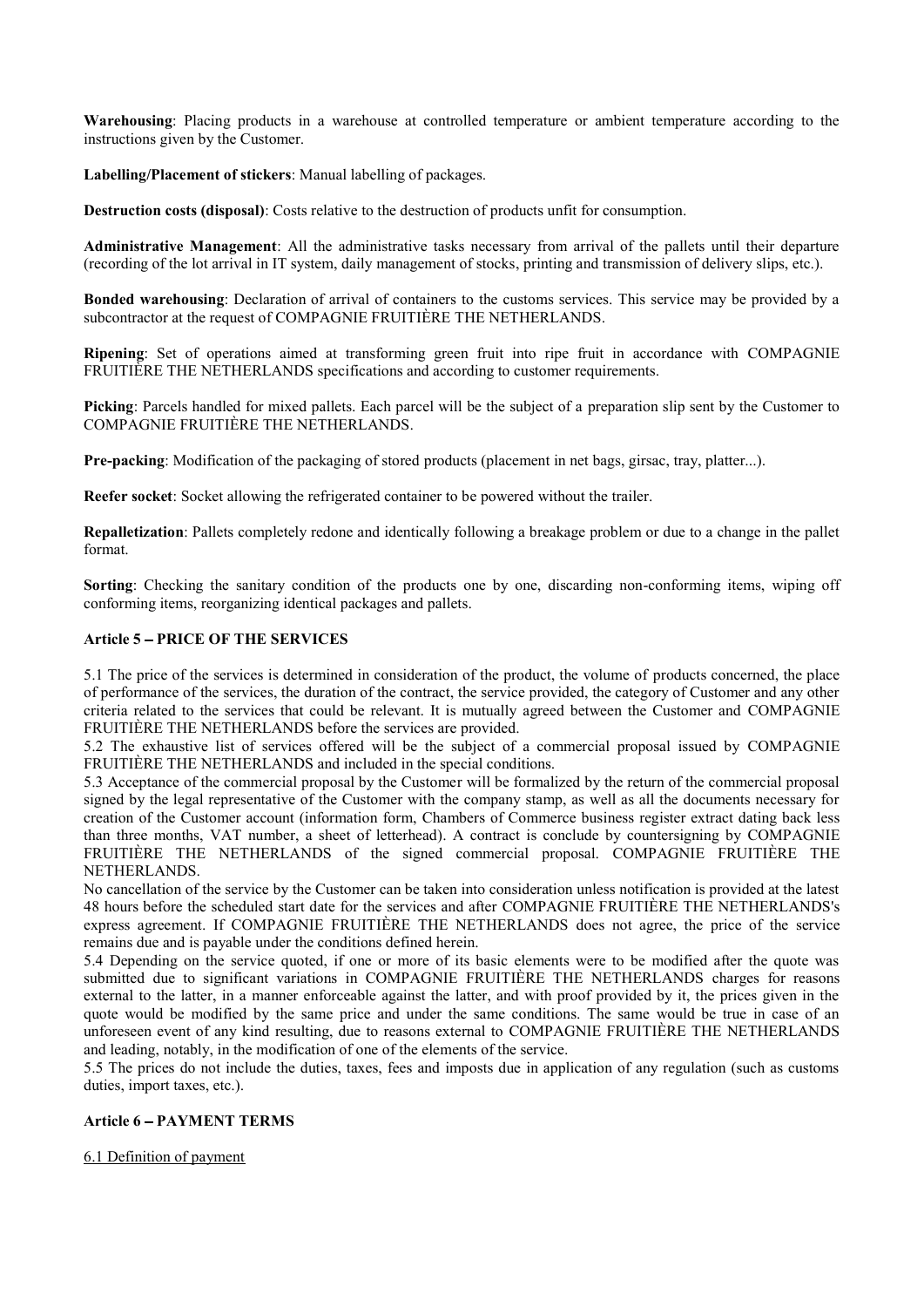Payment is deemed to have been made upon receipt of the full amount invoiced by COMPAGNIE FRUITIÈRE THE NETHERLANDS.

#### 6.2 Payment term

The Customer must respect the payment date appearing on the invoice. In any event, and regardless of the services concerned, payment must not exceed the time required by the applicable law regulations (30 days from invoice date). At any time, COMPAGNIE FRUITIÈRE THE NETHERLANDS reserves the right to demand certain payment terms in accordance with article 6.4.

#### 6.3 Late payment or payment default

In the event of late payment of the sums due by the Customer, late payment penalties will be applied to the amount incl. tax of the price appearing on said invoice and will be calculated based on the statutory interest in the Netherlands at that time plus 1% to be calculated over the full invoice amount, for every month or part of the month that the customer is in default of payment.

These penalties will accrue from the day after the due date until full payment of the price, and will be automatically and rightfully retained by COMPAGNIE FRUITIÈRE THE NETHERLANDS, without any formality or prior notice, without prejudice to any other action that COMPAGNIE FRUITIÈRE THE NETHERLANDS may take against the Customer in this regard.

In addition, in the event of late payment, not only may COMPAGNIE FRUITIÈRE THE NETHERLANDS refuse any new request for service from the Customer, but it may also suspend all current services, impose a shorter payment period, require payment in cash at the time of order confirmation or settlement of all outstanding invoices.

Under no circumstances may the Customer be authorized to raise a dispute of any nature whatsoever concerning the invoice for the sole purpose of delaying, offsetting or deducting the payment of all or part of its amount.

#### 6.4 Guarantee of payment

Any deterioration in the client's financial situation may justify the requirement of guarantees. Likewise, COMPAGNIE FRUITIÈRE THE NETHERLANDS reserves the right at any time, depending on the risks incurred, to require certain payment terms or certain guarantees when requesting a service, in particular in the event of a past or current payment incident, exceptional service or surpassing of the expected balance due.

#### Article 7 - INSURANCE OF THE PRODUCTS

The Customer agrees to take out the necessary insurance to cover damage that may be caused to the products covered by the services provided by COMPAGNIE FRUITIÈRE THE NETHERLANDS.

#### Article 8 - OBLIGATIONS OF THE CUSTOMER

#### 8.1 Obligation of information

The Customer is required to give COMPAGNIE FRUITIÈRE THE NETHERLANDS the necessary and precise instructions in due time for performance of the services (notably the technical constraints in terms of storage, handling, transport and risks of alteration of the products, desired level of maturity of the products). COMPAGNIE FRUITIÈRE THE NETHERLANDS cannot be held responsible for the consequences related to incorrect information and/or documents provided by the Customer.

The Customer is also responsible for all the consequences of a failure to comply with the information and declaration obligation on the very exact nature, value and particularities of the products. This particularly concerns dangerous products or those referred to as "sensitive". Furthermore, the Customer expressly agrees not to remit illegal or prohibited products to COMPAGNIE FRUITIÈRE THE NETHERLANDS (for example, counterfeit products, narcotics, etc.). The Customer also answers for all consequences of the absence, insufficiency or inadequacy of the packing, wrapping, marking or labelling, legal or regulatory documentation.

The Customer bears sole responsibility for the consequences, whatever these may be, resulting from erroneous, incomplete, or inapplicable documents, or those provided late.

All specific instructions relative to execution of the services must be the subject of written orders, repeated for each item of products, and expressly accepted by COMPAGNIE FRUITIÈRE THE NETHERLANDS. In any event, such instructions are only accessory to the principal service.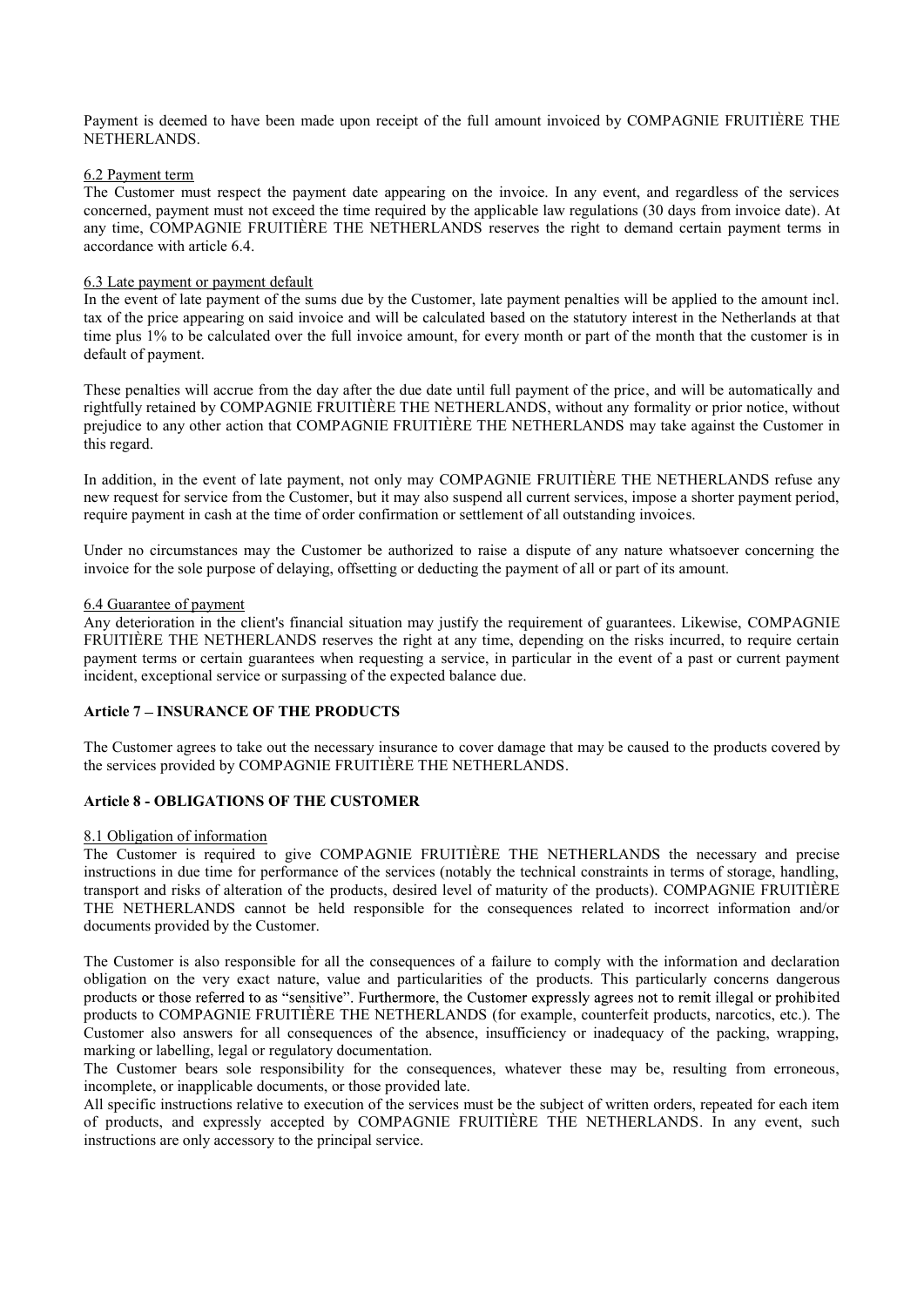In the event of lack of information on the part of the Customer, the latter engages its exclusive responsibility for any damage, both bodily harm and property damage caused to COMPAGNIE FRUITIÈRE THE NETHERLANDS or to any third parties, and must reimburse any fine or penalty and, in general, any financial consequences incurred by COMPAGNIE FRUITIÈRE THE NETHERLANDS. 8.2 Packaging

The products must be packaged, pre-refrigerated if they are perishable products that must be stored under controlled temperature, wrapped, marked or countermarked, so as to withstand a storage operation carried out under normal conditions, as well as successive handling which necessarily occurs during the course of this operation. The products must not present a danger for the driving or handling personnel, the environment, the safety of transport equipment, other products transported or stored, vehicles or third parties.

The Customer is solely responsible for the choice of packaging of the products and their ability to withstand storage and handling.

In the event that the Customer entrusts products to COMPAGNIE FRUITIÈRE THE NETHERLANDS that conflicts with the aforementioned provisions, it will travel at the risk and under the entire responsibility of the Customer and COMPAGNIE FRUITIÈRE THE NETHERLANDS shall be released from all responsibility.

#### 8.3 Labelling/Placement of stickers

The Customer must ensure that the Labelling/Placement of stickers on Parcels or other load support of the products which it entrusts to COMPAGNIE FRUITIÈRE THE NETHERLANDS complies with legal obligations.

The Customer also answers for all consequences of the absence, insufficiency or defectiveness of the labelling. However, COMPAGNIE FRUITIÈRE THE NETHERLANDS may offer a labelling service which will be invoiced and the price of which is specified in the price list in article 3.

# Article 9 - PERFORMANCE OF SERVICES

In the absence of express and special instructions from the Customer, COMPAGNIE FRUITIÈRE THE NETHERLANDS may carry out services at its discretion and shall use its reasonable best efforts to carry out services. COMPAGNIE FRUITIÈRE THE NETHERLANDS is only bound by an obligation of means in the performance of the services.

During performance of the services, COMPAGNIE FRUITIÈRE THE NETHERLANDS is only the custodian of the products in the legal sense of the term, but in no case the owner.

The time frames indicated for execution of the services are only provided for informational purposes. Delays may in no case give rise to damages, except in the case of cross docking.

The products relative to the services entrusted are defined in the packing list provided by the Customer to COMPAGNIE FRUITIÈRE THE NETHERLANDS on arrival of the products in the warehouse. COMPAGNIE FRUITIÈRE THE NETHERLANDS reserves the right not to perform the service in the event of a change in the nature of the products.

#### 9.1 Procedure for performance of the services

# 9.1.1 Arrival of products at COMPAGNIE FRUITIÈRE THE NETHERLANDS

Insofar as the Customer itself selects the carriers, the unloading operations will be done at its cost and under its responsibility, unless the Customer specifically requests otherwise and in writing, which will then be subject to additional invoicing. All packages must be accompanied by a packing list provided by the Customer on arrival at the warehouse. 9.1.2 Inspection on arrival of products (Arrival Inspection/Specific Approval)

When unloading the products, a qualitative check will be conducted by COMPAGNIE FRUITIÈRE THE NETHERLANDS but this check will be limited exclusively to the external visual appearance of the products or packages. Any irregularity will be immediately reported to the Customer, which will be responsible for making the necessary decisions and informing COMPAGNIE FRUITIÈRE THE NETHERLANDS of the action to be taken.

If the Customer would like for temperature and quantity checks to be done, it must ask COMPAGNIE FRUITIÈRE THE NETHERLANDS to perform a Specific Approval, which is subject to additional invoicing as indicated in the price list. 9.1.3 Storage of products

The entrusted products will be stored in accordance with the Customer's instructions. The instructions relative to the lots and identification of the pallets must be indicated to COMPAGNIE FRUITIÈRE THE NETHERLANDS by means of a preparation slip.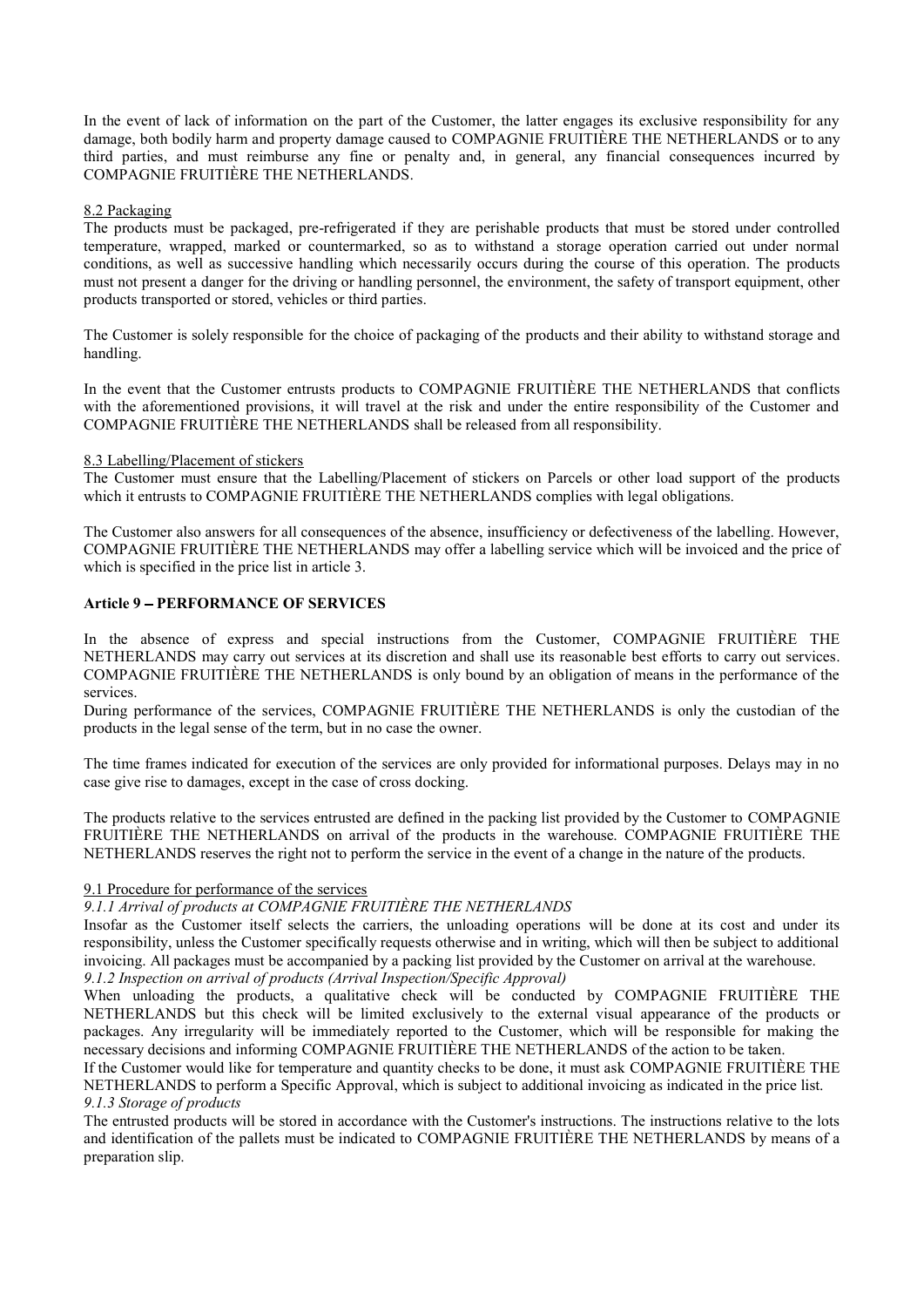Regarding general products which is sensitive to very high or very low temperatures, and for which storage is done in usual time in ordinary rooms, it is the Customer's responsibility to take all necessary measures for their proper conservation throughout the duration of storage, such as wrapped or strapped pallets.

9.1.4 Control of products during storage

Any change in the quality of the products during storage will be the subject of information to the Customer. COMPAGNIE FRUITIÈRE THE NETHERLANDS agrees to strictly comply with the Customer's storage instructions and, therefore, cannot be held responsible for these changes.

9.1.5 Departure of products from the warehouse

The products will be delivered to the carrier designated by the Customer and at its express written request. All products must be accompanied by a delivery note issued by the Customer and remitted by COMPAGNIE FRUITIÈRE THE NETHERLANDS to the carrier upon departure from the warehouse.

Insofar as the Customer itself selects the transporters, the tie-down, chocking and loading operations will be done at its cost and under its responsibility, unless the Customer specifically requests otherwise and in writing, which will then be subject to additional invoicing.

9.1.6 Inspection of the products upon leaving the warehouse (temperature, apparent defects, quantities)

When loading the products, COMPAGNIE FRUITIÈRE THE NETHERLANDS will conduct a qualitative check limited to the external visual appearance of the products and parcels. When remitting the products to the carrier, the latter must sign the CMR before loading operations in order to prove that the products were remitted to it. Without written reservations on its part on the preparation slip, the products are deemed to have been given to it in good condition.

#### 9.2 Other services

#### 9.2.1 Pre-packaging - Picking

The pre-packaging and picking services will be carried out in accordance with the instructions provided by the Customer to COMPAGNIE FRUITIÈRE THE NETHERLANDS. The CMR indicates all the information required by COMPAGNIE FRUITIÈRE THE NETHERLANDS such as the date of loading, the quantity, the lot(s) to be assigned, the recipient, the carrier and any information that the Customer deems useful. These instructions (e.g. planning) and/or order confirmations must be sent to COMPAGNIE FRUITIÈRE THE NETHERLANDS in sufficient time for the service to be performed and within the loading and delivery deadlines.

#### 9.2.2 Sorting - Destruction

COMPAGNIE FRUITIÈRE THE NETHERLANDS will report on the quality of the products entrusted to. COMPAGNIE FRUITIÈRE THE NETHERLANDS will not take the initiative to sort or dispose of entrusted products. The Customer will notify COMPAGNIE FRUITIÈRE THE NETHERLANDS in writing of what to do. These operations will be invoiced.

### 9.2.3. Weighing, labelling, repalletization, ...

COMPAGNIE FRUITIÈRE THE NETHERLANDS may offer the Customer additional services based on needs and changes in flows that may result in additional invoicing in accordance with the price list.

9.2.4 Controlled temperature - Specific approval

The Customer agrees, under its own responsibility, to provide COMPAGNIE FRUITIÈRE THE NETHERLANDS with appropriate and precise instructions on the temperatures to be observed for storage of the Products entrusted to COMPAGNIE FRUITIÈRE THE NETHERLANDS. Joint verification of the temperature of the products may be done upon arrival of the products in the COMPAGNIE

FRUITIÈRE THE NETHERLANDS warehouse if the Customer has requested a Specific Approval.

The Customer agrees to make products available at the right temperature. If the Customer fails to fulfil this obligation, the products will be stored at its risk and with release of COMPAGNIE FRUITIÈRE THE NETHERLANDS from all liability.

COMPAGNIE FRUITIÈRE THE NETHERLANDS will be released from all liability if "sensitive" or perishable products are not in good condition at the time of their remittance by the Customer.

## COMPAGNIE FRUITIÈRE THE NETHERLANDS agrees to comply with the temperature instructions given by its Customer.

However, COMPAGNIE FRUITIÈRE THE NETHERLANDS cannot be held liable for damage to the products if compliance with this obligation is made impossible by a breach by the Customer of the obligations incumbent on it.

Joint verification of the temperature of the products may be done upon departure of the products from the COMPAGNIE FRUITIÈRE THE NETHERLANDS warehouse if the Customer has made a specific request.

# 9.2.5. Ripening

Ripening services can only be done for green fruits, without damage, stored at a temperature that is commonly accepted in the industry and suggested for the concerned fruit and not having been kept in a cold room for an unusually long period. The Customer guarantees that the entrusted fruits correspond to the aforementioned quality criteria. Otherwise, COMPAGNIE FRUITIÈRE THE NETHERLANDS may not be held responsible.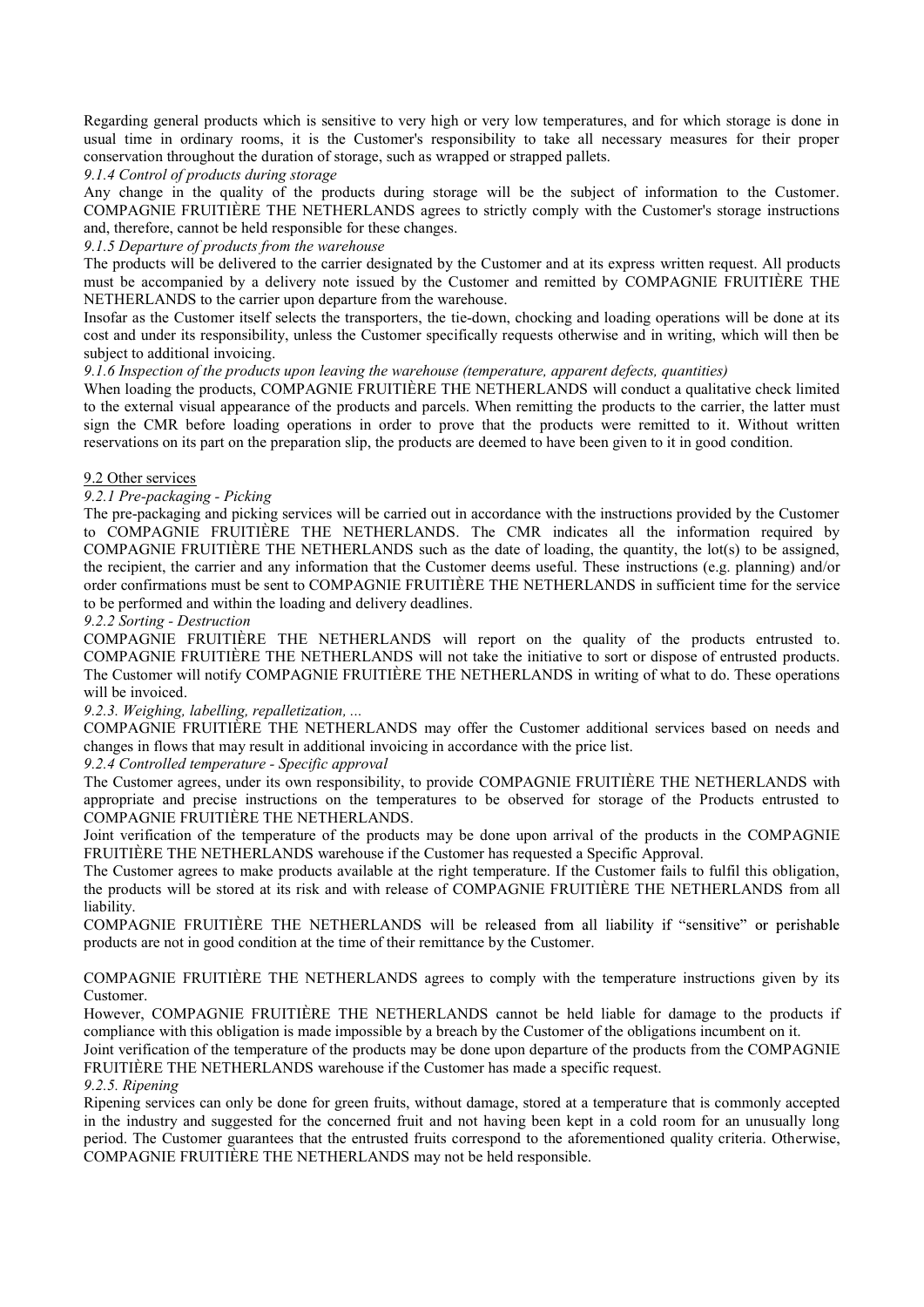If the products do not comply with these requirements, COMPAGNIE FRUITIÈRE THE NETHERLANDS will notify the Customer and wait for the latter to give it written instructions to continue the service.

The ripening services will be carried out in accordance with:

- the COMPAGNIE FRUITIÈRE THE NETHERLANDS specifications included in attachment 1;
- the Customer's instructions, including the exit schedule communicated by the Customer at least 10 days before arrival of products. This period may be reduced by mutual agreement between COMPAGNIE FRUITIÈRE THE NETHERLANDS and the Customer. If the exit schedule is not respected by the Customer, COMPAGNIE FRUITIÈRE THE NETHERLANDS cannot be held responsible for non-compliance with the specifications.

COMPAGNIE FRUITIÈRE THE NETHERLANDS is only responsible for quality problems in the event of a defect related to the ripening service and storage conditions.

It is understood that the control on arrival of the products carried out by COMPAGNIE FRUITIÈRE THE NETHERLANDS does not make it possible to detect evolving defects related to the quality of the fruit.

In the event of abnormal changes in the quality of the products or heterogeneous ripening, COMPAGNIE FRUITIÈRE THE NETHERLANDS will notify the Customer and wait for the latter to give its instructions in writing to continue the service.

COMPAGNIE FRUITIÈRE THE NETHERLANDS cannot be held responsible for hidden defects, heterogeneous evolution of the products or any other problem with the fruit not related to the ripening service and storage conditions.

The Parties may agree to exchange fruits during the ripening process in order to fully comply with the desired specifications. COMPAGNIE FRUITIÈRE THE NETHERLANDS cannot be held responsible for non-compliance with the schedule due to exchanges of fruits during the process.

If the ripening rooms are not released on the agreed date, costs for immobilization may be invoiced to the Customer.

#### 9.3 Reservations

In the event of loss, damage or any other harm suffered by the products as a result of COMPAGNIE FRUITIÈRE THE NETHERLANDS's failure to fulfil its obligations within the framework of performance of the services, it is the Customer's responsibility to proceed with regular and sufficient observations, state reasoned and detailed reservations and, in general, to carry out all acts useful to protect the rights of recourse, and to confirm said reservations upon delivery (apparent damage) or within 48 hours (latent defects), and in compliance with legal forms, or else no action of any kind whatsoever can be brought against COMPAGNIE FRUITIÈRE THE NETHERLANDS or its substitutes.

#### Article 10 LIABILITY

Except in the case of wilful misconduct or gross negligence from COMPAGNIE FRUITIÈRE THE NETHERLANDS, for all damage and loss to products attributable to the services provided by COMPAGNIE FRUITIÈRE THE NETHERLANDS and for all the consequences which result directly from it, COMPAGNIE FRUITIÈRE THE NETHERLANDS's liability is strictly limited to the amount of the services provided by COMPAGNIE FRUITIÈRE THE NETHERLANDS. COMPAGNIE FRUITIÈRE THE NETHERLANDS cannot be held liable for any indirect and/or consequential losses resulting from damage or loss of products.

#### Article 11 - CONTRACTUAL RIGHT OF LIEN

Regardless of the capacity in which COMPAGNIE FRUITIÈRE THE NETHERLANDS intervenes, the Customer expressly recognizes its contractual right of lien, deemed as the right of retention, preference, as well of sales of products for the purpose of recovering due sums, general and permanent over all the products, values and documents in possession of COMPAGNIE FRUITIÈRE THE NETHERLANDS, as guarantee of all amounts (invoices, interest, charges incurred, etc.) which COMPAGNIE FRUITIÈRE THE NETHERLANDS holds against it, even before or independently from the operations involving the products, values and documents which are effectively in its possession.

#### Article 12 - FORCE MAJEURE - SAFEGUARD

A force majeure event is defined as any event beyond the control of the parties, which could not be reasonably foreseen at the time of establishment of the contract and whose effects cannot be avoided by appropriate measures and which would prevent, or render abnormally unbalanced, performance of its obligation by the party owing it and would result in suspension of the contract.

The party affected by force majeure will immediately inform the other by registered letter with acknowledgment of receipt within twenty-four (24) hours. The Parties will come together to implement the most appropriate means at the time to ensure normal resumption, as quickly as possible, of execution of this contract.